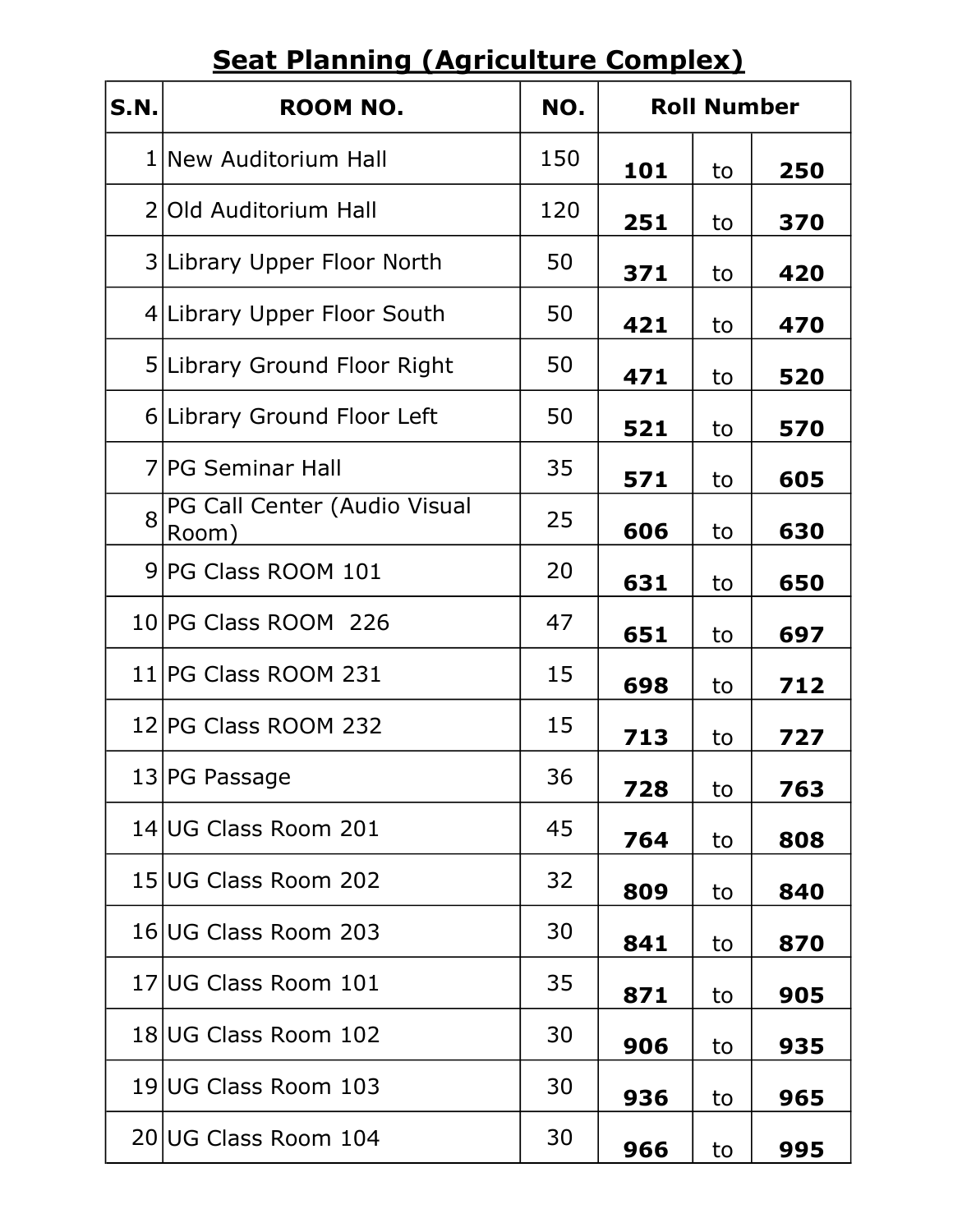| <b>Seat Planning (Agriculture Complex)</b> |                                  |     |                    |    |      |
|--------------------------------------------|----------------------------------|-----|--------------------|----|------|
| <b>S.N.</b>                                | <b>ROOM NO.</b>                  | NO. | <b>Roll Number</b> |    |      |
|                                            | 21 UG Class Room 105             | 30  | 996                | to | 1025 |
|                                            | 22 UG Class Room 106             | 40  | 1026               | to | 1065 |
|                                            | 23 UG Class Room Passage Upper   | 52  | 1066               | to | 1117 |
|                                            | 24 Lab Top Open                  | 50  | 1118               | to | 1167 |
|                                            | 25 Lab Top Room 1                | 80  | 1168               | to | 1247 |
|                                            | 26 Lab Top Room 2                | 30  | 1248               | to | 1277 |
|                                            | 27 Lab Top Room 3                | 26  | 1278               | to | 1303 |
|                                            | 28 Agronomy Lab                  | 50  | 1304               | to | 1353 |
|                                            | 29 Entomology Lab                | 40  | 1354               | to | 1393 |
|                                            | 30 Soil Lab                      | 40  | 1394               | to | 1433 |
|                                            | 31 Pathology Lab                 | 40  | 1434               | to | 1473 |
|                                            | 32 Horticulture Lab Ground Left  | 22  | 1474               | to | 1495 |
|                                            | 33 Horticulture Lab Ground Right | 23  | 1496               | to | 1518 |
|                                            | 34 Horticulture Lab Upper Left   | 30  | 1519               | to | 1548 |
|                                            | 35 New Class Building 1          | 30  | 1549               | to | 1578 |
|                                            | 36 New Class Building 2          | 30  | 1579               | to | 1608 |
|                                            | 37 New Class Building 3          | 30  | 1609               | to | 1638 |
|                                            | 38 New Class Building 4          | 30  | 1639               | to | 1668 |
|                                            | 39 Basic Science Class 1         | 35  | 1669               | to | 1703 |
|                                            | 40 Basic Science Class 2         | 35  | 1704               | to | 1738 |
|                                            | 41 Basic Science Lab             | 20  | 1739               | to | 1758 |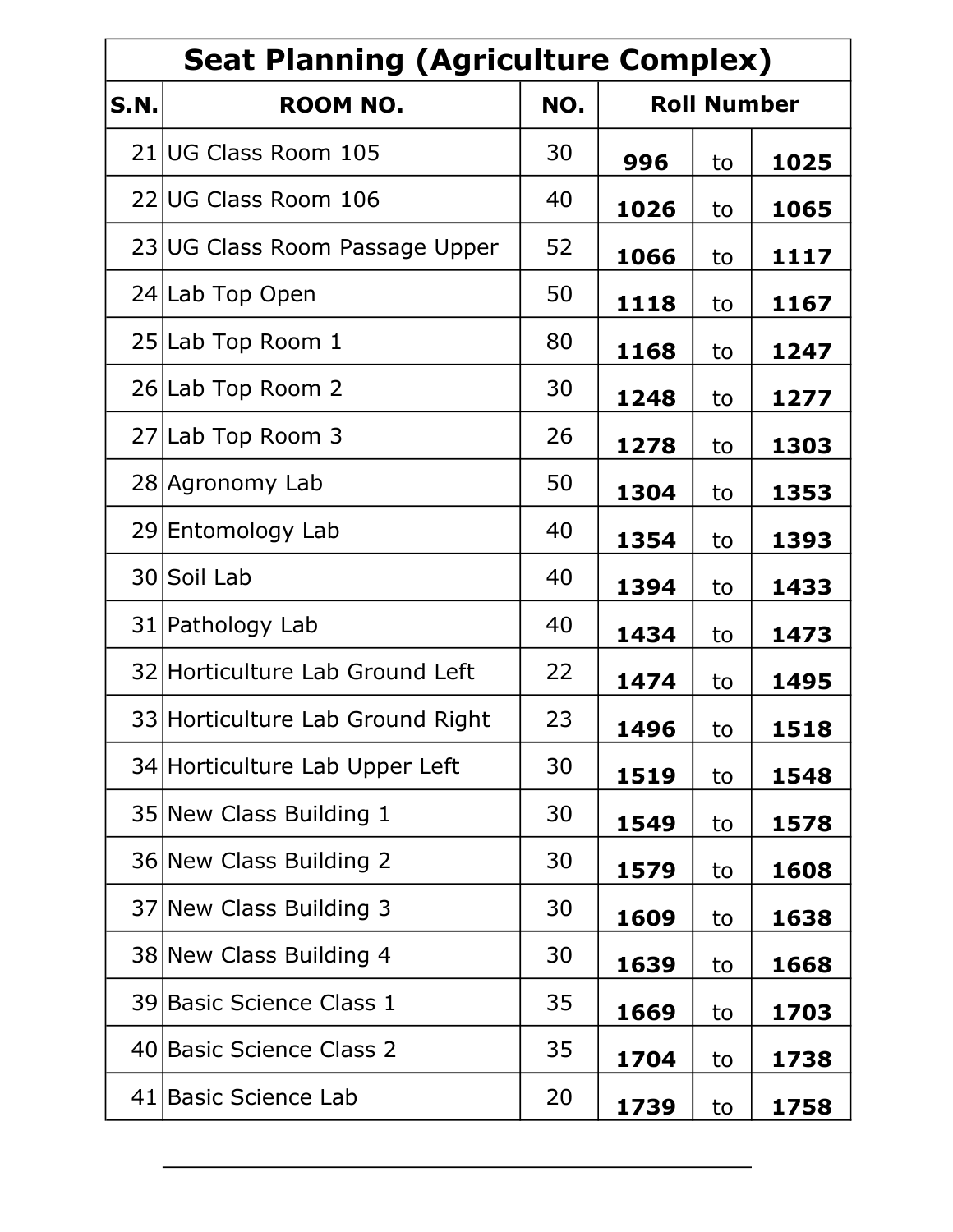| S.N.                        | <b>ROOM NO.</b>                     |    | <b>Roll Number</b> |    |      |
|-----------------------------|-------------------------------------|----|--------------------|----|------|
|                             | <b>Veterinary Class Building</b>    |    |                    |    |      |
| $\mathbf{1}$                | Vet-Lecture Hall 1                  | 54 | 1759               | to | 1812 |
| $\overline{2}$              | <b>Vet-Lecture Hall 2</b>           | 54 | 1813               | to | 1866 |
| 3                           | <b>Vet-Lecture Hall 3</b>           | 54 | 1867               | to | 1920 |
| 4                           | <b>Vet-Seminar Hall</b>             | 54 | 1921               | to | 1974 |
| 5                           | <b>Vet-Conference Hall</b>          | 24 | 1975               | to | 1998 |
| 6                           | <b>Vet Liabrary</b>                 | 24 | 1999               | to | 2022 |
|                             | <b>Veterinary Teaching Hospital</b> |    |                    |    |      |
| $\overline{7}$              | New Liabrary Top1                   | 35 | 2023               | to | 2057 |
| 8                           | New Liabrary Top2                   | 20 | 2058               | to | 2077 |
| 9                           | Epidemology Lab                     | 24 | 2078               | to | 2101 |
| 10                          | Microbiology Lab                    | 15 | 2102               | to | 2116 |
| 11                          | Parasitology                        | 32 | 2117               | to | 2148 |
| 12                          | Medicine                            | 26 | 2149               | to | 2174 |
| 13                          | Pharmacology                        | 30 | 2175               | to | 2204 |
| 14                          | Pathology                           | 20 | 2205               | to | 2224 |
| <b>Fisheries Department</b> |                                     |    |                    |    |      |
| 15                          | <b>Fisheries Ground Floor-1</b>     | 20 | 2225               | to | 2244 |
| 16                          | <b>Fisheries Ground Floor-2</b>     | 20 | 2245               | to | 2264 |
| 17                          | <b>Fisheries Ground Floor-3</b>     | 20 | 2265               | to | 2284 |
| 18                          | <b>Fisheries Ground Floor-4</b>     | 20 | 2285               | to | 2304 |
| 19                          | <b>Fisheries Top Floor Out-5</b>    | 42 | 2305               | to | 2346 |
| 20                          | <b>Fisheries Top Floor Hall</b>     | 72 | 2347               | to | 2418 |
| 21                          | <b>Fisheries Hatchery Lab</b>       | 20 | 2419               | to | 2438 |

## Seat Planning (Veterinary Complex)